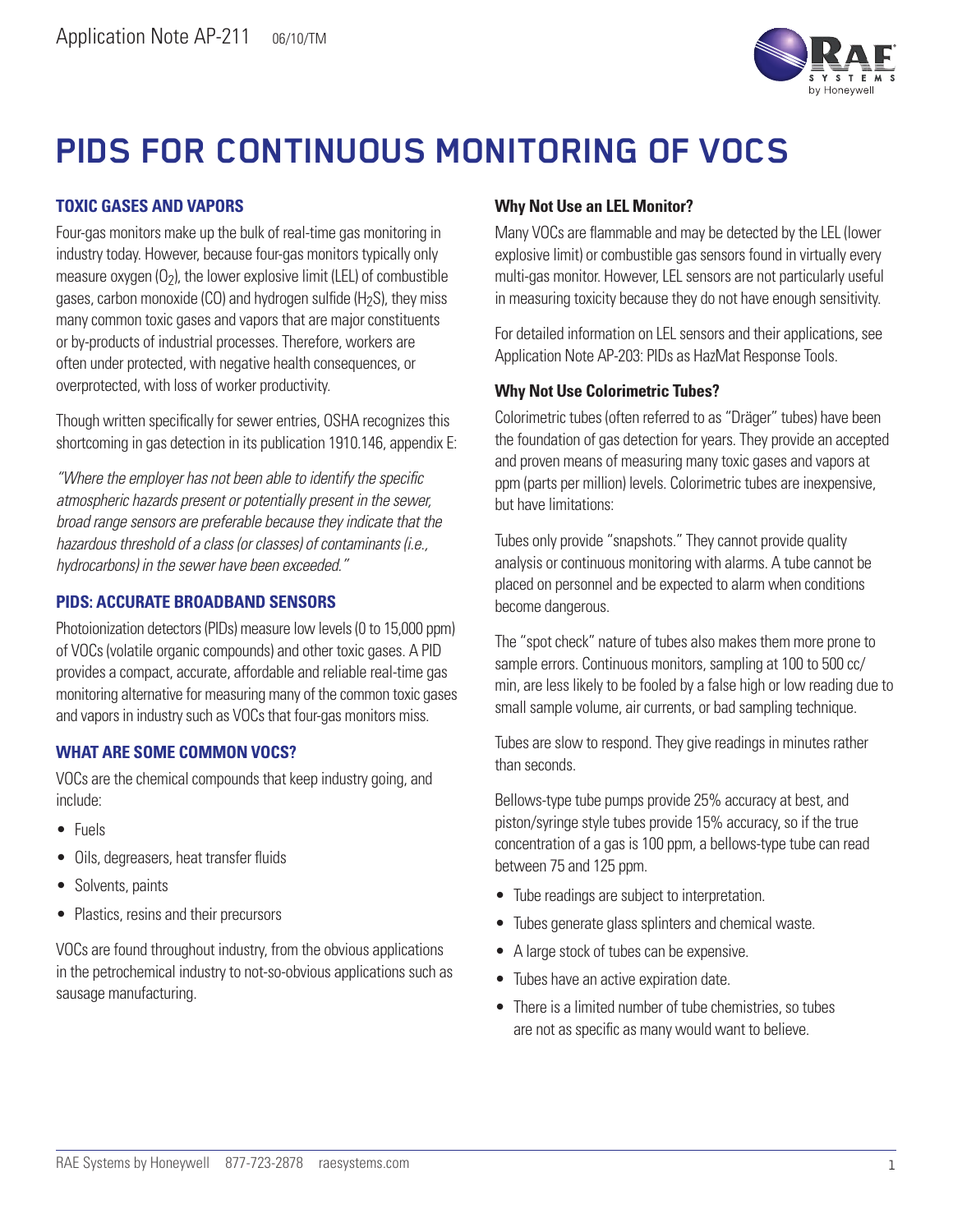# **Why Not Use a MOS Sensor?**

Semiconductor or Metal Oxide Sensors (MOS) are one of the oldest and least expensive measurement technologies used in portable instruments. While MOS sensors can detect a very wide range of contaminants, they have number of shortcomings that limit their effective.

- They have limited sensitivity, with detection limits usually in the tens of ppm.
- They produce a non-linear output, so they are not particularly accurate. MOS sensors are only gross indicators for toxic gases and vapors. Making go/no-go decisions based on their output can be dangerous because their non-linear output.
- They are slow to react (relative to a PID).
- They respond positively to moisture and temperature.
- They can be poisoned and dirtied and are not easily cleaned.
- MOS sensors are the first true broad-band sensors, so they respond to a wide variety of compounds.

#### **ADSORBENT MEDIA FOLLOWED BY GC/MS LAB ANALYSIS**

Low-flow pumps are used to pull a sample through an adsorbent tube to provide continuous monitoring over an entire workday. These adsorbent tubes are sent to a lab where they are desorbed. After analysis with gas chromatography/mass spectroscopy (GC/MS), one can tell exactly what the average concentration of chemical exposure was for the worker who wore a pump. To approximate the concentration versus the time of exposure, multiple tubes must be run through the pump during the working day. This leads to greater complication and cost. Specific, adsorbent tubes are reactive rather than proactive, and results can take days or weeks to return from the lab. By the time that the results are available, workers may have often forgotten what they were doing when they were exposed. The delay in feedback makes it difficult for workers to modify their work patterns in real time to reduce or eliminate exposures. Because the exposure data is often interpreted and delivered to the worker by a trained safety professional, the nature of the presentation of the data can be of a disciplinary nature.

If a Colorimetric Tube is like a digital camera's snapshot, then adsorbent media is like a 35mm film camera. Adsorbent media provide excellent results, but you must wait for the film to be developed! In addition, lab analysis is expensive.

### **Portable GC/MS**

Gas chromatography/mass spectrometry has the ability to be selective but not continuous. It can only take "snapshots" and is unable to provide continuous monitoring with alarms. The

spot-check nature of GC/MS also makes it prone to sample error. Continuous monitors, sampling at 100 to 500 cc/min, are less likely to be fooled by a false high or low reading due to small sample volume, air currents, or bad sampling technique.

In addition, no GC/MS is portable or rugged enough to be worn continuously by a worker. Therefore, a GC/MS is also a reactive rather than a proactive form of protection. It can only report intermittently on what happens. A GC/MS can tell a story in snapshots rather than continuous, instantaneous data. Finally, GC/ MS tends to be prohibitively expensive.

#### **Flame Ionization Detectors (FIDs)**

Flame Ionization Detectors (FIDs) respond to a broad range of organic compounds but are non-selective. While their linearity is excellent, their use is limited by their large size and weight, including the need to carry a hydrogen gas cylinder. FIDs are relatively expensive and maintenance-intensive, and this limits their use in most industries. PIDs and FIDs are often referred to generically as organic vapor analyzers, or OVAs. Many people want to know the difference between the two techniques, and the difference is really one of preference. The difference between an FID and a PID is like the difference between a meter stick and a yardstick. They effectively measure the same things, but because PIDs are smaller, easier to use, and significantly less expensive, their usefulness in industry is potentially greater than FIDs.

#### **Photoionization Detectors (PIDs)**

A PID is essentially a gas chromatograph without its separation column. Therefore, a PID can provide excellent accuracy. Some say that while the PID is clearly sensitive and accurate to many toxic gases and vapors at ppm levels, its lack of selectivity reduces its usefulness. However, most of the other methods also have limited selectivity, including colorimetric tubes, MOS and FIDs. The advantage of the PID is that while it is not selective, it is a small, continuous monitor that can provide instantaneous feedback to workers. This lets them take control of their actions and allows them to perform their job tasks with confidence that they are not being exposed to hazardous chemicals. Like a DVR, the PID measures continuously and its results can be datalogged and "played back" instantly.

For detailed information on how PID sensors work, and their applications, see Application Note AP-203: PIDs as HazMat Response Tools.